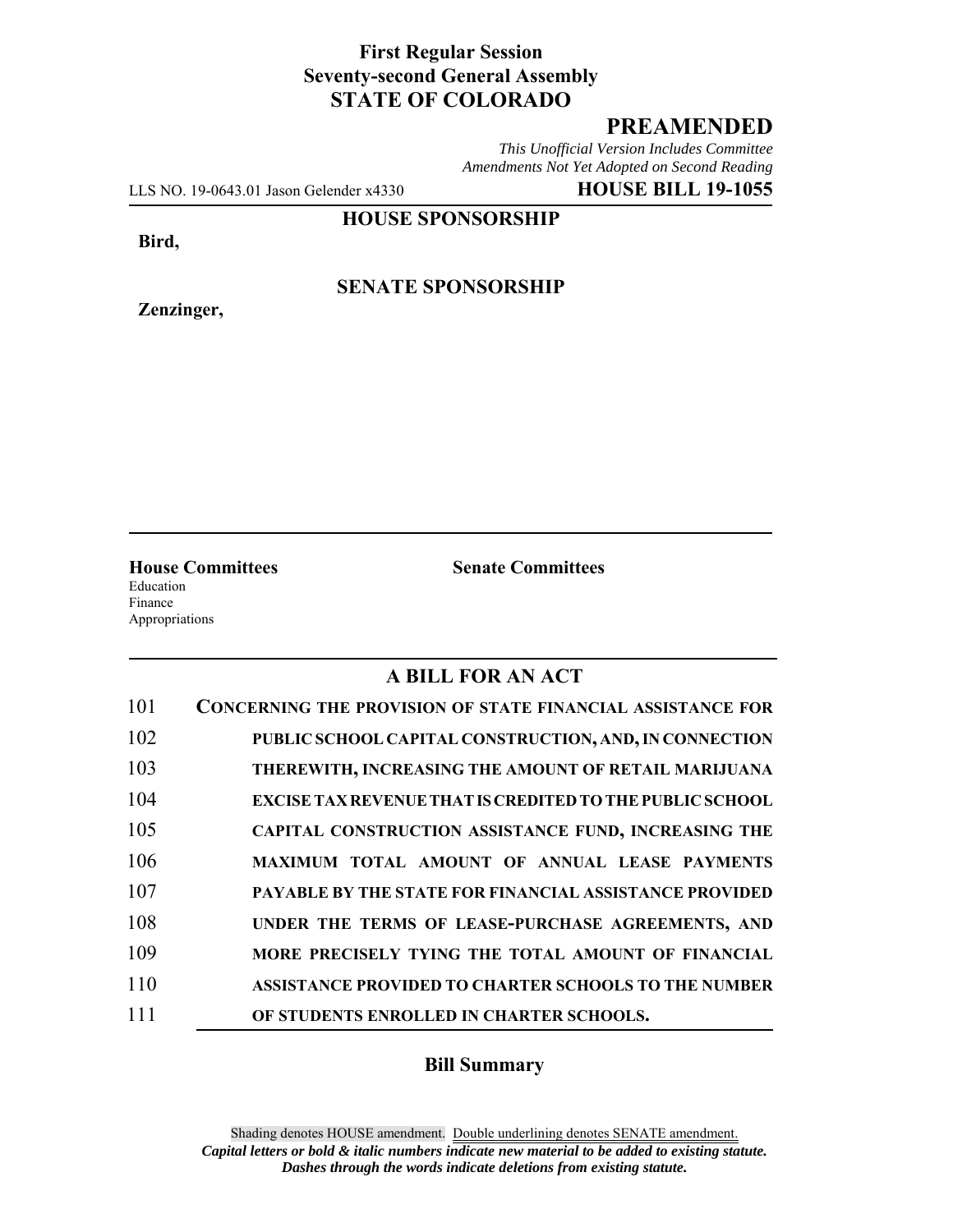*(Note: This summary applies to this bill as introduced and does not reflect any amendments that may be subsequently adopted. If this bill passes third reading in the house of introduction, a bill summary that applies to the reengrossed version of this bill will be available at http://leg.colorado.gov.)*

Current law requires the greater of the first \$40 million of state retail marijuana excise tax revenue or 90% of the revenue to be credited to the public school capital construction assistance fund (assistance fund) and limits the maximum total amount of annual lease payments payable by the state under the terms of all outstanding lease-purchase agreements entered into as authorized by the "Building Excellent Schools Today Act" (BEST) to \$100 million. Beginning July 1, 2019, the bill:

- Requires all state retail marijuana excise tax revenue to be credited to the assistance fund;
- ! Increases the maximum total amount of BEST annual lease payments to \$105 million for state fiscal year 2019-20 and to \$110 million for state fiscal year 2020-21 and each state fiscal year thereafter;
- ! Changes the percentage of the state retail marijuana excise tax revenue credited to the assistance fund that is further credited to the charter school facilities assistance account of the assistance fund for distribution to charter schools from 12.5% to a percentage equal to the percentage of students included in the statewide funded pupil count who were enrolled in charter schools for the prior school year; and
- ! Changes the total amount of money annually appropriated from the state education fund for charter school capital construction from a flat amount of \$20 million per year to \$20 million per year annually adjusted for changes in the percentage of students included in the statewide funded pupil count who are enrolled in charter schools.

1 *Be it enacted by the General Assembly of the State of Colorado:*

- 2 **SECTION 1.** In Colorado Revised Statutes, 22-43.7-104, **amend**
- $3$  (2)(d) and (3) as follows:
- 4 **22-43.7-104. Public school capital construction assistance fund**
- 5  **creation crediting of money to fund use of fund emergency**
- 6 **reserve creation reserve account creation and use.**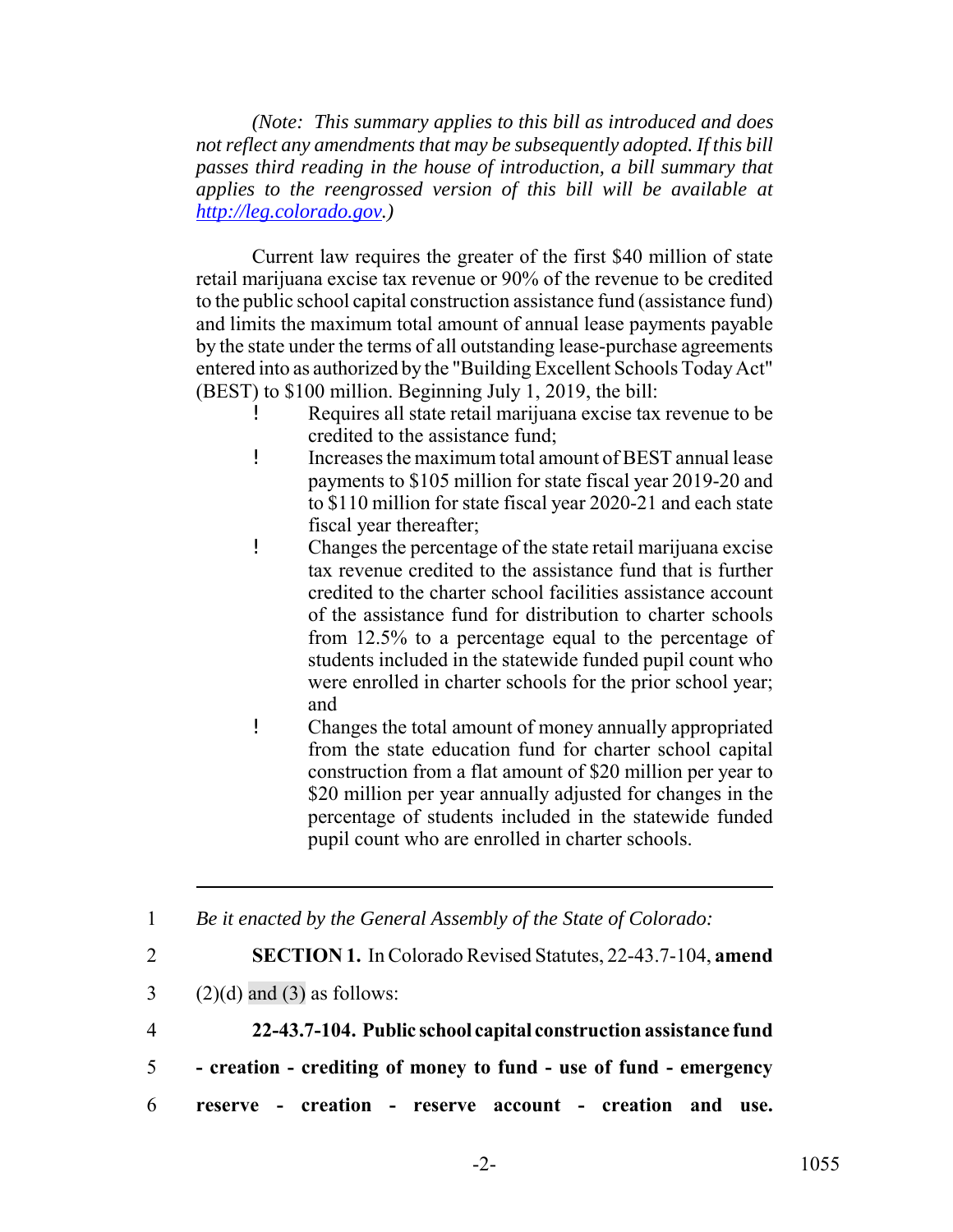1 (2) (d) Beginning January 1, 2014, and ending June 30, 2018, the state 2 treasurer, as provided in section  $39-28.8-305$  (1)(a), shall annually credit to the assistance fund the first forty million dollars received and collected from the excise tax on retail marijuana imposed pursuant to part 3 of 5 article 28.8 of title 39. On and after FOR THE STATE FISCAL YEAR COMMENCING July 1, 2018, the state treasurer, as provided in section 7 39-28.8-305 (1)(a), shall annually credit to the assistance fund the greater of the first forty million dollars received and collected from the excise tax on retail marijuana imposed pursuant to part 3 of article 28.8 of title 39 or ninety percent of the money received and collected from the tax. FOR THE STATE FISCAL YEAR COMMENCING JULY 1,2019, AND FOR EACH STATE FISCAL YEAR THEREAFTER, THE STATE TREASURER, AS PROVIDED IN SECTION 39-28.8-305 (1)(a), SHALL ANNUALLY CREDIT TO THE ASSISTANCE FUND ALL OF THE MONEY RECEIVED AND COLLECTED FROM THE EXCISE TAX ON RETAIL MARIJUANA IMPOSED PURSUANT TO PART 3 OF ARTICLE 28.8 OF TITLE 39.FOR STATE FISCAL YEARS COMMENCING BEFORE JULY 1, 2019, the state treasurer shall credit twelve and five-tenths 18 percent of the amount annually credited pursuant to this subsection  $(2)(d)$  to the charter school facilities assistance account, which account is created within the assistance fund. FOR EACH STATE FISCAL YEAR 21 COMMENCING ON OR AFTER JULY 1, 2019, THE STATE TREASURER SHALL CREDIT TO THE CHARTER SCHOOL FACILITIES ASSISTANCE ACCOUNT A PERCENTAGE OF THE AMOUNT CREDITED PURSUANT TO THIS SUBSECTION 24 (2)(d) THAT IS EQUAL TO THE PERCENTAGE OF PUPIL ENROLLMENT, AS 25 DEFINED IN SECTION 22-54-103 (10), STATEWIDE REPRESENTED BY PUPILS WHO WERE ENROLLED IN CHARTER SCHOOLS FOR THE PRIOR SCHOOL YEAR. THE DEPARTMENT OF EDUCATION SHALL NOTIFY THE STATE TREASURER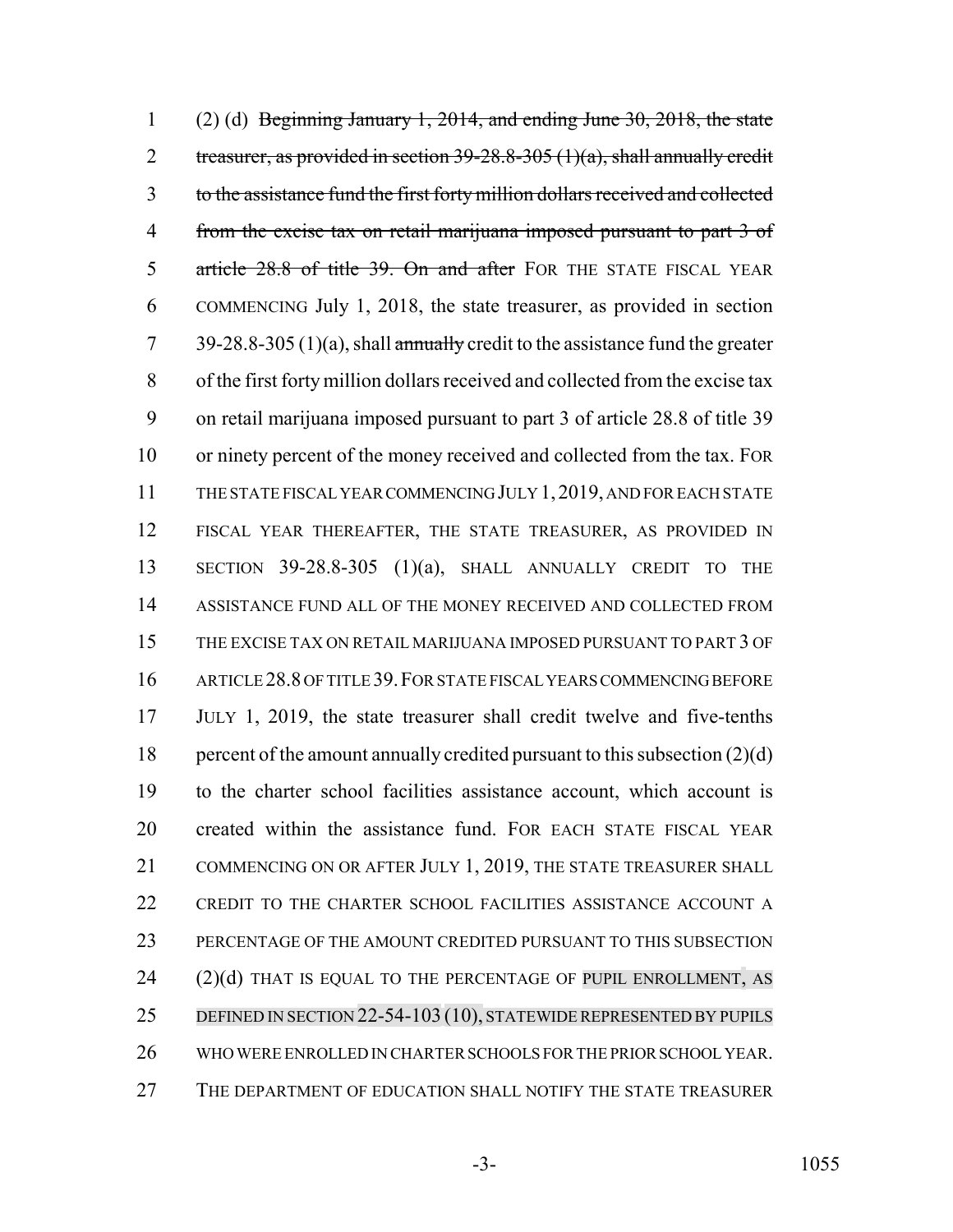OF THE APPLICABLE PERCENTAGE NO LATER THAN JUNE 1 OF THE IMMEDIATELY PRECEDING FISCAL YEAR.

 (3) (a) FOR STATE FISCAL YEARS ENDING BEFORE JULY 1, 2018, AND FOR STATE FISCAL YEARS COMMENCING ON AND AFTER JULY 1, 2020, 5 subject to annual appropriation, the department may expend moneys MONEY in the assistance fund for the purposes of paying the direct and indirect administrative costs, including but not limited to the costs of conducting or contracting for the financial assistance priority assessment required by section 22-43.7-108 (1), incurred by the division, the board, and the department in exercising their powers and duties pursuant to this 11 article ARTICLE 43.7, providing financial assistance, making payments 12 required by section 22-43.7-114, and paying any transaction costs necessarily incurred in connection with the provision of financial 14 assistance as authorized by this article ARTICLE 43.7.

 (b) (I) EXCEPT AS OTHERWISE PROVIDED IN SUBSECTION (3)(b)(II) OF THIS SECTION, FOR STATE FISCAL YEARS COMMENCING ON AND AFTER 17 JULY 1, 2018, BUT BEFORE JULY 1, 2020, THE ASSISTANCE FUND IS CONTINUOUSLY APPROPRIATED TO THE DEPARTMENT,WHICH MAY EXPEND MONEY IN THE ASSISTANCE FUND FOR THE PURPOSES OF PAYING THE DIRECT AND INDIRECT ADMINISTRATIVE COSTS, INCLUDING BUT NOT LIMITED TO THE COSTS OF CONDUCTING OR CONTRACTING FOR THE FINANCIAL ASSISTANCE PRIORITY ASSESSMENT REQUIRED BY SECTION 23 22-43.7-108 (1), INCURRED BY THE DIVISION, THE BOARD, AND THE DEPARTMENT IN EXERCISING THEIR POWERS AND DUTIES PURSUANT TO THIS ARTICLE 43.7, PROVIDING FINANCIAL ASSISTANCE, AND PAYING ANY TRANSACTION COSTS NECESSARILY INCURRED IN CONNECTION WITH THE PROVISION OF FINANCIAL ASSISTANCE AS AUTHORIZED BY THIS ARTICLE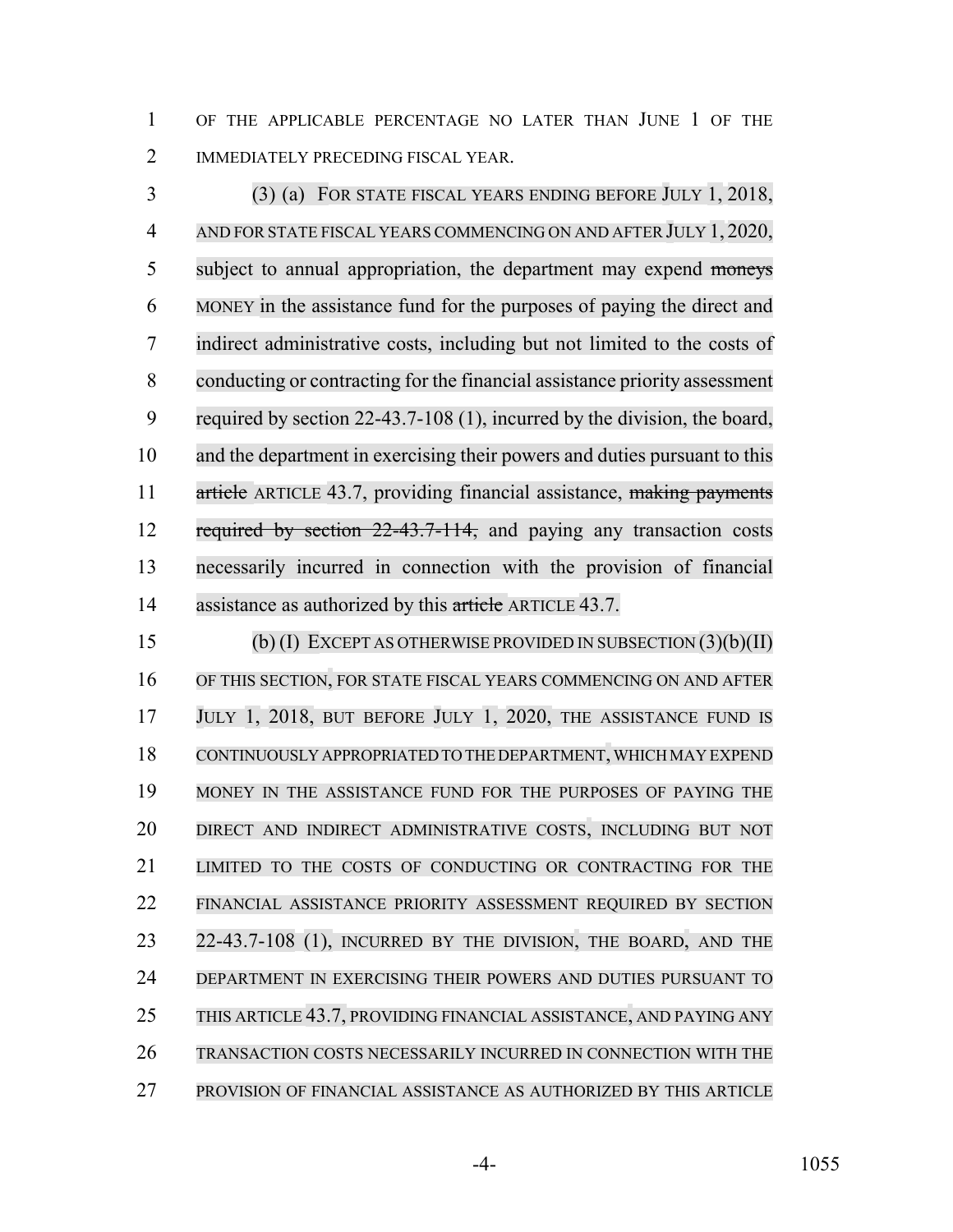43.7.

**(II)** IN ACCORDANCE WITH SECTION 22-43.7-110 (2)(d), THE EXPENDITURE OF MONEY FROM THE ASSISTANCE FUND FOR THE PURPOSE OF MAKING PAYMENTS DUE UNDER THE TERMS OF LEASE-PURCHASE AGREEMENTS ENTERED INTO BY THE STATE TREASURER ON BEHALF OF THE STATE AS AUTHORIZED BY SECTION 22-43.7-110 (2) IS SUBJECT TO THE GENERAL ASSEMBLY ANNUALLY APPROPRIATING THE MONEY FOR THAT PURPOSE.

 **SECTION 2.** In Colorado Revised Statutes, 22-43.7-110, **amend** 10 (2)(a) introductory portion,  $(2)(a)(V)$ , and  $(2)(a)(VI)$ ; and **add**  $(2)(a)(VII)$ 11 and  $(2)(a)(VIII)$  as follows:

 **22-43.7-110. Financial assistance - grants - lease-purchase agreements.** (2) Subject to the following requirements and limitations, 14 the board may also instruct the state treasurer to enter into lease-purchase agreements on behalf of the state to provide financial assistance to applicants by financing public school facility capital construction projects for which the state board has recommended and the capital development committee has authorized the provision of financial assistance that involves a lease-purchase agreement pursuant to section 22-43.7-109 (7): 20 (a) Subject to the limitation specified in paragraph (b) of this 21 subsection  $(2)$  SUBSECTION  $(2)(b)$  OF THIS SECTION, the maximum total amount of annual lease payments payable by the state during any fiscal year under the terms of all outstanding lease-purchase agreements entered into by the state treasurer as instructed by the board pursuant to this subsection (2) is:

26 (V) Ninety million dollars for the 2016-17 fiscal year; and

27 (VI) One hundred million dollars for the 2017-18 fiscal year and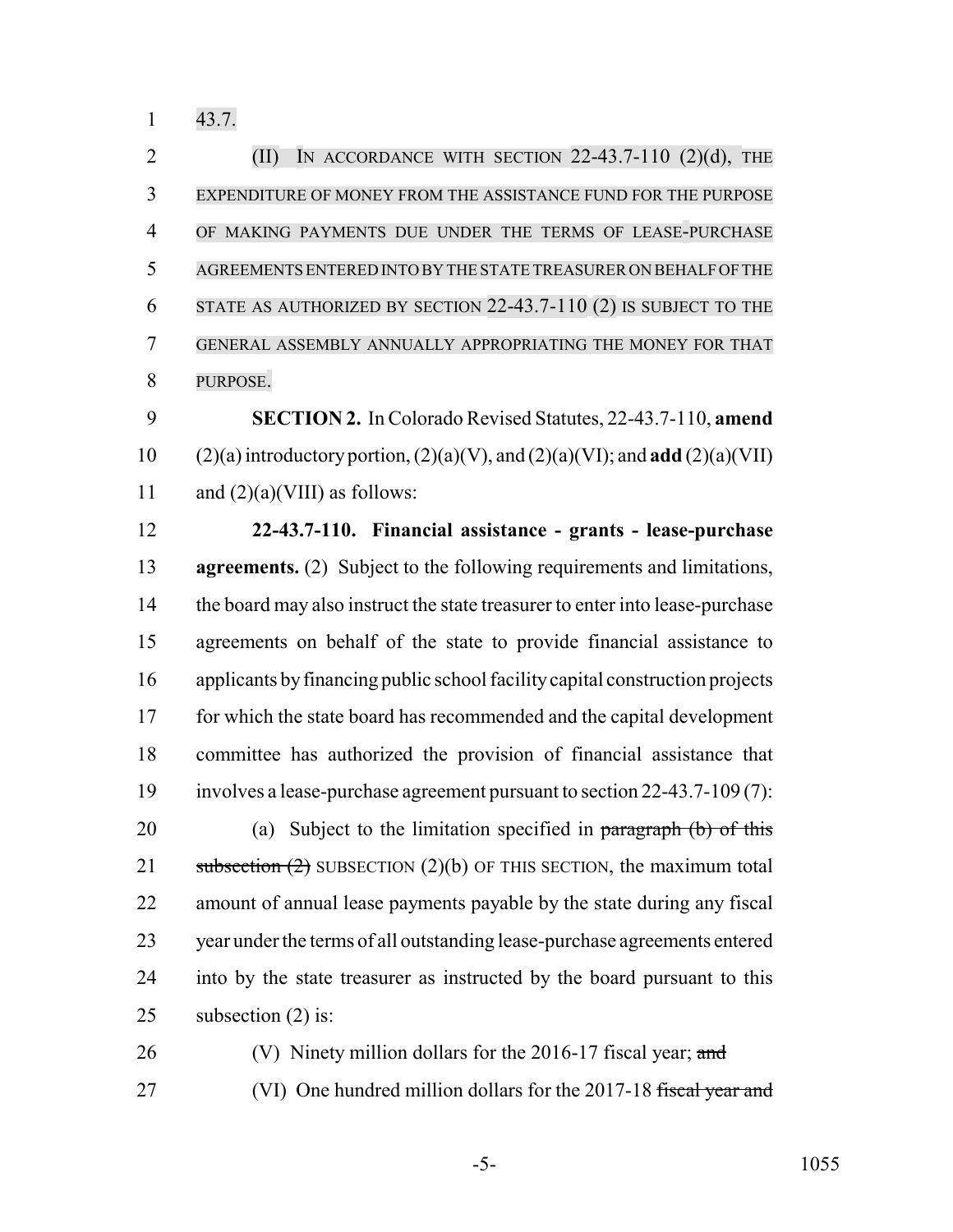1 for each fiscal year thereafter. AND 2018-19 FISCAL YEARS; (VII) ONE HUNDRED FIVE MILLION DOLLARS FOR THE 2019-20 FISCAL YEAR; AND (VIII) ONE HUNDRED TEN MILLION DOLLARS FOR THE 2020-21 FISCAL YEAR AND FOR EACH FISCAL YEAR THEREAFTER. **SECTION 3.** In Colorado Revised Statutes, 22-54-124, **amend** 7 (3)(a)(IV)(B); and **add** (3)(a)(IV)(C) as follows: **22-54-124. State aid for charter schools - use of state education fund money - definitions.** (3) (a) (IV) (B) The total amount of state 10 education fund moneys MONEY to be appropriated for all eligible districts and all eligible institute charter schools for the 2015-16 budget year and 12 FOR each budget year thereafter THROUGH THE 2018-19 BUDGET YEAR is twenty million dollars. (C) THE TOTAL AMOUNT OF STATE EDUCATION FUND MONEY TO BE APPROPRIATED FOR ALL ELIGIBLE DISTRICTS AND ALL ELIGIBLE INSTITUTE CHARTER SCHOOLS FOR THE 2019-20 BUDGET YEAR AND FOR EACH BUDGET YEAR THEREAFTER IS TWENTY MILLION DOLLARS MULTIPLIED BY THE QUOTIENT OF THE NUMBER OF STUDENTS INCLUDED IN THE STATEWIDE FUNDED PUPIL COUNT WHO WERE ENROLLED IN CHARTER SCHOOLS FOR THE SCHOOL YEAR IMMEDIATELY PRECEDING THE BUDGET YEAR AND THE NUMBER OF STUDENTS INCLUDED IN THE STATEWIDE FUNDED PUPIL COUNT 22 WHO WERE ENROLLED IN CHARTER SCHOOLS FOR THE 2017-18 SCHOOL YEAR. **SECTION 4.** In Colorado Revised Statutes, **amend** 39-28.8-305 as follows: **39-28.8-305. Distribution of tax collected - repeal.** (1) All money received and collected in payment of the tax imposed by this part

-6- 1055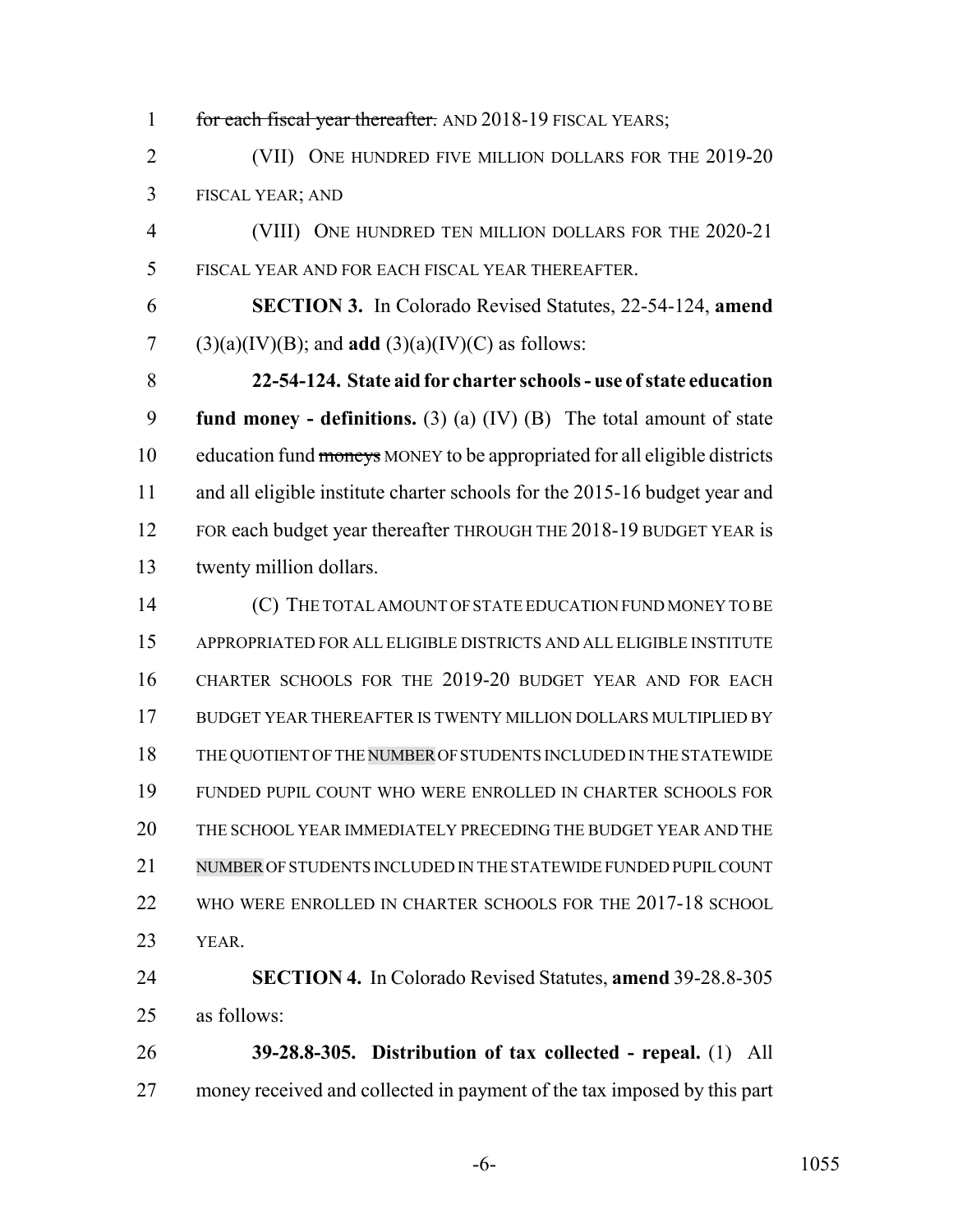3 shall be transmitted to the state treasurer, who shall distribute the money as follows:

 (a) (I) Until June 30, 2018, the first forty million dollars received 4 and collected annually shall be transferred to the public school capital construction assistance fund created by article 43.7 of title 22 or to any successor fund dedicated to a similar purpose; and

7 (II) (A)  $\Theta$ n and after FOR THE STATE FISCAL YEAR COMMENCING July 1, 2018, the greater of the first forty million dollars received and collected annually or ninety percent of the money received and collected annually shall be transferred to the public school capital construction assistance fund created by article 43.7 of title 22 or to any successor fund 12 dedicated to a similar purpose; and PURPOSE.

 (B) THIS SUBSECTION (1)(a)(II) IS REPEALED, EFFECTIVE JULY 1, 2020.

 (III) FOR THE STATE FISCAL YEAR COMMENCING JULY 1,2019, AND FOR EACH STATE FISCAL YEAR THEREAFTER, ALL OF THE MONEY RECEIVED AND COLLECTED ANNUALLY SHALL BE TRANSFERRED TO THE PUBLIC SCHOOL CAPITAL CONSTRUCTION ASSISTANCE FUND CREATED BY ARTICLE 43.7 OF TITLE 22 OR TO ANY SUCCESSOR FUND DEDICATED TO A SIMILAR PURPOSE.

 (b) (I) Any amount remaining after the transfer IS MADE pursuant 22 to subsection  $(1)(a)$  SUBSECTION  $(1)(a)(II)$  of this section shall be transferred to the public school fund created in section 3 of article IX of the state constitution, which is the same as the public school fund described in section 22-41-102.

26 (II) THIS SUBSECTION (1)(b) IS REPEALED, EFFECTIVE JULY 1, 2020. **SECTION 5. Safety clause.** The general assembly hereby finds,